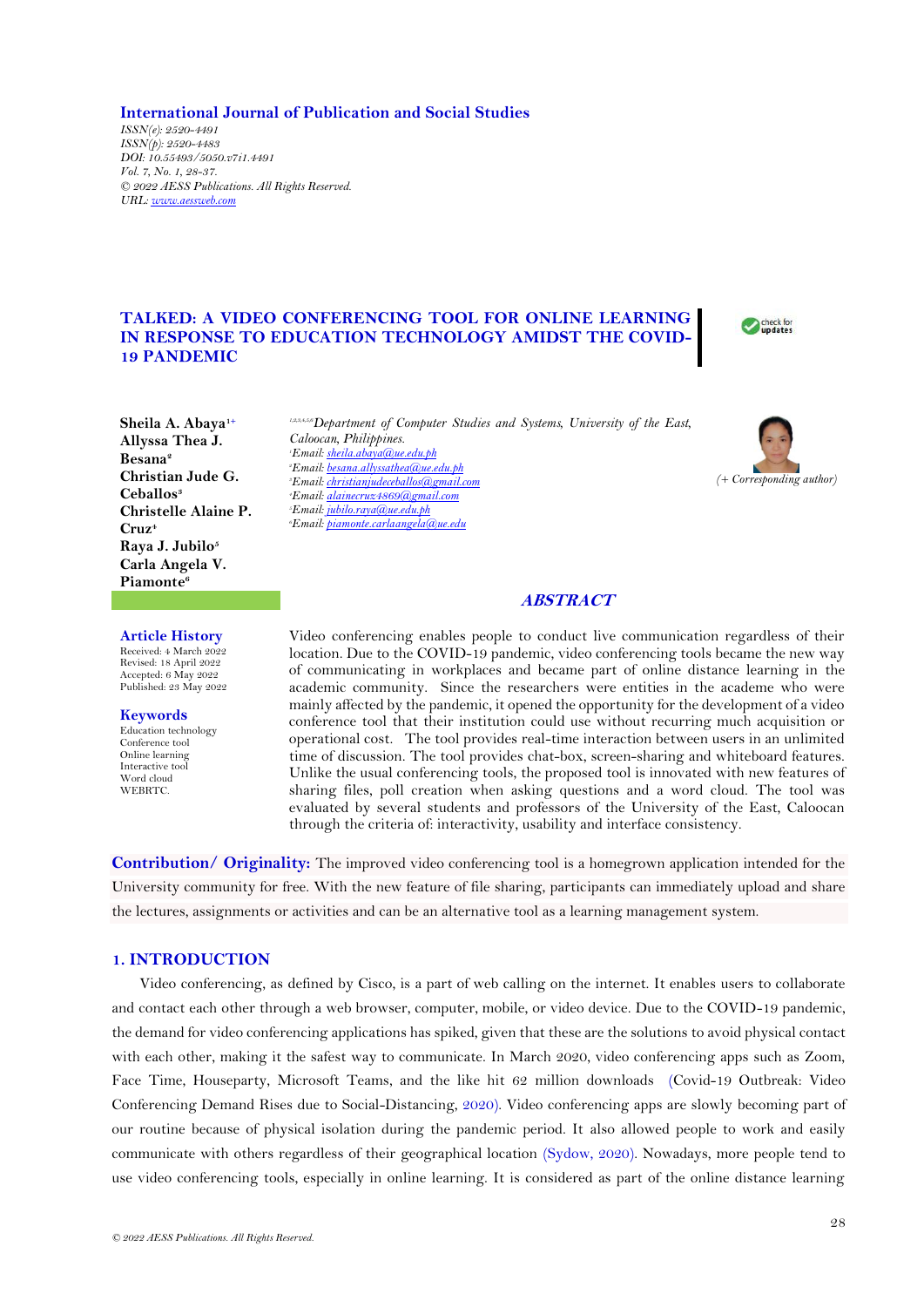system; a communication medium used for lectures, tutorials and remote visits which can either be point-to-point or multipoint, linking more locale with audio and video in real-time [\(Alhlak, Ramakrisnan, Hameed, & Mohseni, 2012\)](#page-8-1).

Ever since the pandemic started, more schools have begun using video conferencing tools as an alternative way to continue education amid the pandemic and to protect students, professors, and other staff from physically going to different places. Most of the conferencing tools available can be used for conducting meetings, screen-sharing, whiteboard, video and audio preview screens, video recording, chatbox, and reaction icons. However, there are still some capabilities that can be integrated into the application for a more interactive environment such as poll creation, user file sharing and word cloud.

These features were the motivation for the development of a video conference tool that can be used by students freely at their own set-up and enjoy additional tool capabilities during online learning amid the pandemic for better communication and interactive learning environment.

## **2. REVIEW OF RELATED LITERATURE**

### *2.1. Video Conferencing for Learning*

Over the last few years, distance learning has arisen because of technological advancements like the internet and web conferencing software. As a result, instructors and instructional designers need to reevaluate and reexamine traditional practices to the new learning experience. The inability to access is one of the challenges in online learning but is currently being addressed [\(Bernard, Rojo de Rubalcava, & St-Pierre, 2000\)](#page-8-2). While VC can be all the more successfully utilized for enhanced exercises, by utilizing the networking tools, a significantly more student-focused environment could be created [\(Gibbs & Gosper, 2012\)](#page-8-3). Such a framework gives significantly more chance to students to collaborate than essentially tuning in to "instructor talk" that we discovered during the regular distance education VC [\(Anderson, 2008\)](#page-8-4). The study suggests that the instructor's interaction plays a significant role in this type of learning, and they should be more approachable [\(Saw et al., 2008\)](#page-9-1). Web-video conferencing has features that allow participants to decide whether to use sound, voice, chatbox, and video instruments. This study explored the correlation of accessible tools used, student inspiration, engagement, and performance on the final exam within the context of distance learning for prospective university students. This might give guidelines for both tutors and students in online learning courses on how to produce the utmost of the learning process [\(Giesbers, Rienties,](#page-8-5)  [Tempelaar, & Gijselaers, 2013\)](#page-8-5). Students who take up e-learning courses by their choice have a wide variety of abilities and expectations. While the student who has not formerly enrolled in video conferencing has little support assessing their ability and expectation [\(Osborn, 2001\)](#page-8-6). The comparative positive results of having a weekly web conference encourage and improve student web-based learning (Dyment & [Downing, 2018\)](#page-8-7). The study, just as experience, showed that VC could introduce a few restrictions that can influence the students' academic performance. Based on the results, there is no significant evidence that there is a negative impact of using Video conferencing for accounting subjects which concludes that it can be considered a proper instructing tool. The same with the findings of [Allen et](#page-8-8)  [al. \(2004\)](#page-8-8), who specified that there is no distinct negative effect in distance learning [\(Florit, Montaño, & Anes, 2012\)](#page-8-9).

With the utilization of Internet-based work area video-conferencing, students can access local speakers worldwide to grow their language learning encounters and improve their language proficiency and culturally diverse awareness [\(Xiao, 2007\)](#page-9-2). Institutions for higher education are progressively utilizing web-conferencing in a learning environment. Video conferencing enables students to talk with other individuals such as journalists, scientists, politicians, and other people that allow both instructors and students to communicate even if they are not in the same place [\(Nedeva, Dineva, & Atanasov, 2014\)](#page-8-10).

### *2.2. WebRTC*

WebRTC has emerged over the past years, providing real-time communication without additional software support and expenses. It also provides flexibility for interactive communication services in different topologies from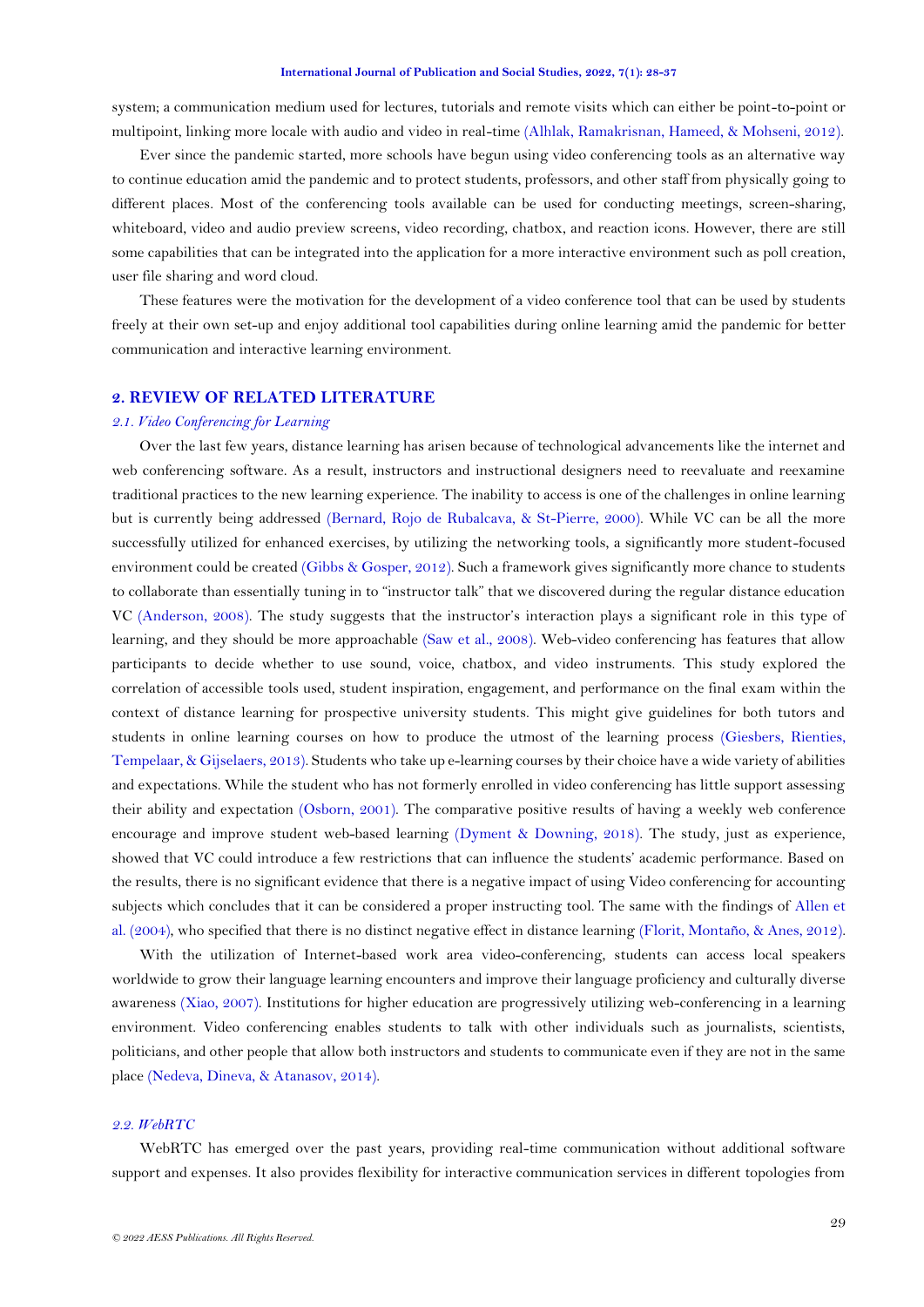point-to-point, many-to-many, or with a multipoint conferencing unit (MCU) [\(Vucic & Skorin-Kapov, 2015\)](#page-9-3). W3C and IETF implemented a project that enables communication in real-time. The objective is to provide real-time media stream services that can smoothly exchange data, audio, and video. It enables developers to develop an application more effortless for the video calls, sound, video-sharing, and sharing of the screen for the participants, etc. The first standard that allows peer-to-peer allocation of multimedia data in web browsers is WebRTC [\(Jang-Jaccard, Nepal,](#page-8-11)  [Celler, & Yan, 2016\)](#page-8-11). WebRTC is an open project that gives real-time sound and video conversation within web browsers. It supported features constructed into the web browser to capture media streams from local devices, and it transmits media and data to other participants [\(Vucic, Skorin-Kapov, & Suznjevic, 2016\)](#page-9-4). WebRTC's advantage is that it is incorporated into almost all known web browsers and can run without additional plugins [\(Jansen, Goodwin,](#page-8-12)  [Gupta, Kuipers, & Zussman, 2018\)](#page-8-12). Web Real-Time Communication or WebRTC is a new technology that allows real-time communication between browsers to stream information to other people, including text, sound, or direct transferring of data [\(Feher, Sidi, Shabtai, Puzis, & Marozas, 2018\)](#page-8-13). WebRTC is a recent standard and a collection of libraries that enable interactive communications of both video and data [\(Edan & Mahmood, 2020\)](#page-8-14). WebRTC provides an application programming interface (API) that enables and supports communication between browsers without plugins. WebRTC can do peer-to-peer streaming with video and audio calls, file sharing, and many more. Various companies use WebRTC in their services and products, including Firefox Hello, addLive, and Facebook's mobile messenger [\(Feher et al., 2018\)](#page-8-13). WebRTC has immediately gotten famous as a video conferencing platform, mostly because it is accessible in various browsers. To control real-time interaction over UDP, it uses Google Congestion Control (GCC). The presentation during a WebRTC call might be impacted by a few components, including the underlying WebRTC implementation, the gadget used, network attributes, and topology. The study evaluated the performance of WebRTC in different network types, between wired and wireless networks. This study assessment shows that streams have a somewhat higher need than TCP streams while rivaling cross traffic. Generally, while in several considered scenarios WebRTC carries out, the researcher noticed significant situations wherein there is an opportunity to get better [\(Jansen et al., 2018\)](#page-8-12). Google, Mozilla, and Opera supported WebRTC, which targets to provide high-quality real-time communications across web browsers with only JavaScript and HTML5 [\(Panagiotakis,](#page-9-5)  [Kapetanakis, & Malamos, 2013\)](#page-9-5). RTC can be in half-duplex where there are two directions where data is transferred but on only one carrier and not simultaneously or in full-duplex mode with two directions where data is transmitted but simultaneously on one circuit [\(Rahmatulloh, Darmawan, & Gunawan, 2019\)](#page-9-6).

#### *2.3. WebRTC Implementation*

To allow real-time communication within any web application, WebRTC depends on the three APIs: Media Engine that enables the microphone and camera to be accessed [\(Emmanuel & Dirting, 2017\)](#page-8-15). RTCPeerConnection to connect to a peer, their web location should be known, and with the use of RTCPeerConnection, they can have a connection and will have the Session Description, which indicates the data they want to send, an object that indicates what kind of data they want to send. RTCDataChannel API is needed for establishing a text chat. It is like a channel but virtually connects peers and sends and receives messages in real-time. It is also able to share a file [\(Xue & Zhang,](#page-9-7)  [2016\)](#page-9-7). The results of the study that is conducted in the rural areas of Indonesia, WebRTC was able to provide a reasonable quality in a network that has less than 500kbps bandwidth, and it can provide video streaming with an excellent quality when it has reached 2048kbps bandwidth [\(Bandung, Subekti, Tanjung, & Chrysostomou, 2017\)](#page-8-16).

### **3. METHODOLOGY**

## *3.1. Project Design*

[Figure 1](#page-3-0) shows the home page of TalkED, where the options Start Now or Learn More buttons are visible. [Figure 2](#page-3-1) shows the features of TalkED as a conference tool, which are screen sharing, whiteboard, word cloud, recording, chat, polls, show participants and file sharing. [Figure 3](#page-4-0) shows the options for hosting a meeting or joining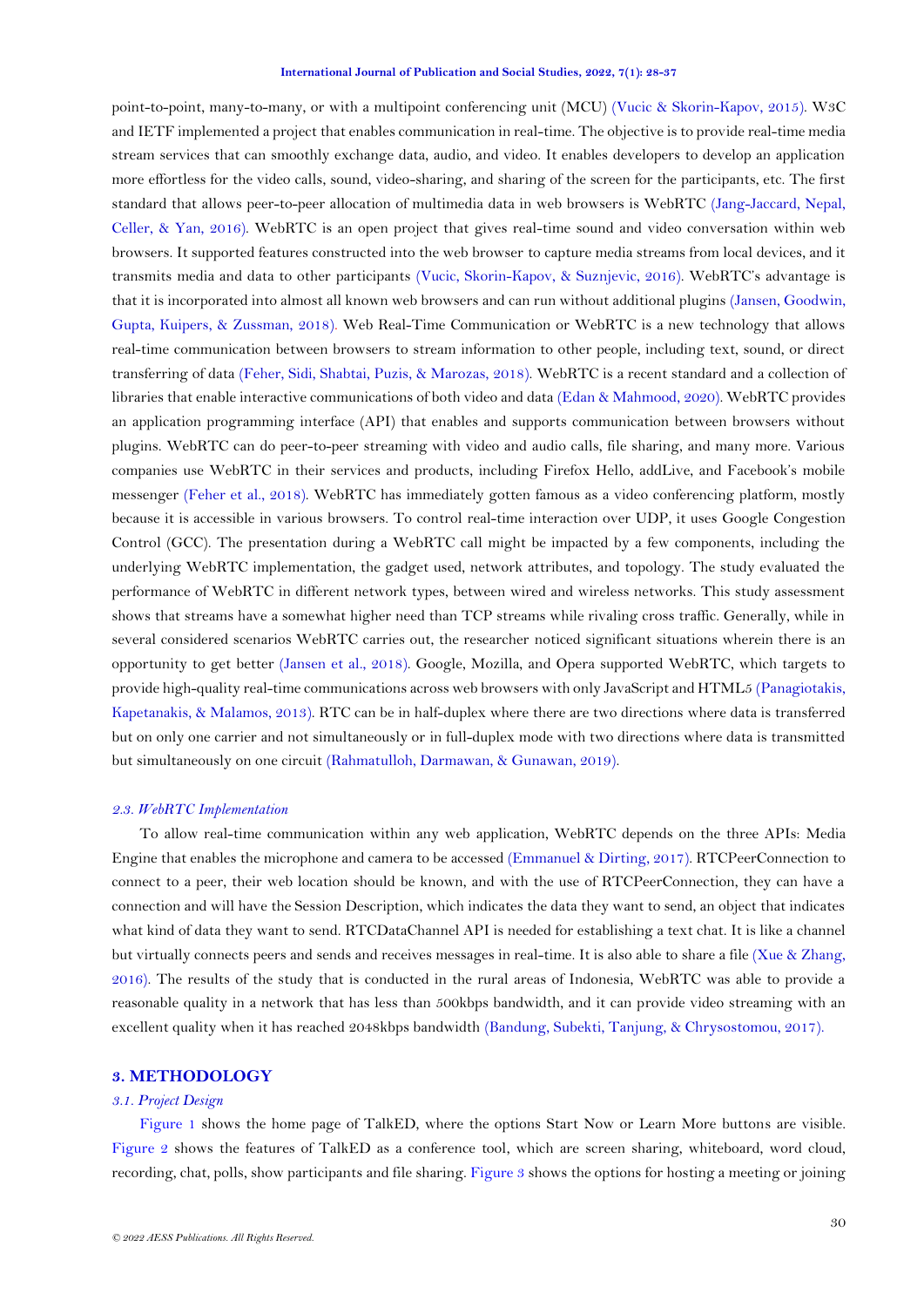a meeting. [Figure 4](#page-4-1) shows the actual room where one can view the participants and the authorized user can remove the participant from the meeting or can send a private message. [Figure 5](#page-4-2) shows the features of the tool such as polls, word cloud, whiteboard and recording of the meeting, lock room, share room and the time of the meeting when a certain participant joined. [Figure 6](#page-5-0) shows the collaborative whiteboard where all of the participants can write on it simultaneously.

<span id="page-3-1"></span><span id="page-3-0"></span>

**Figure 2.** Features.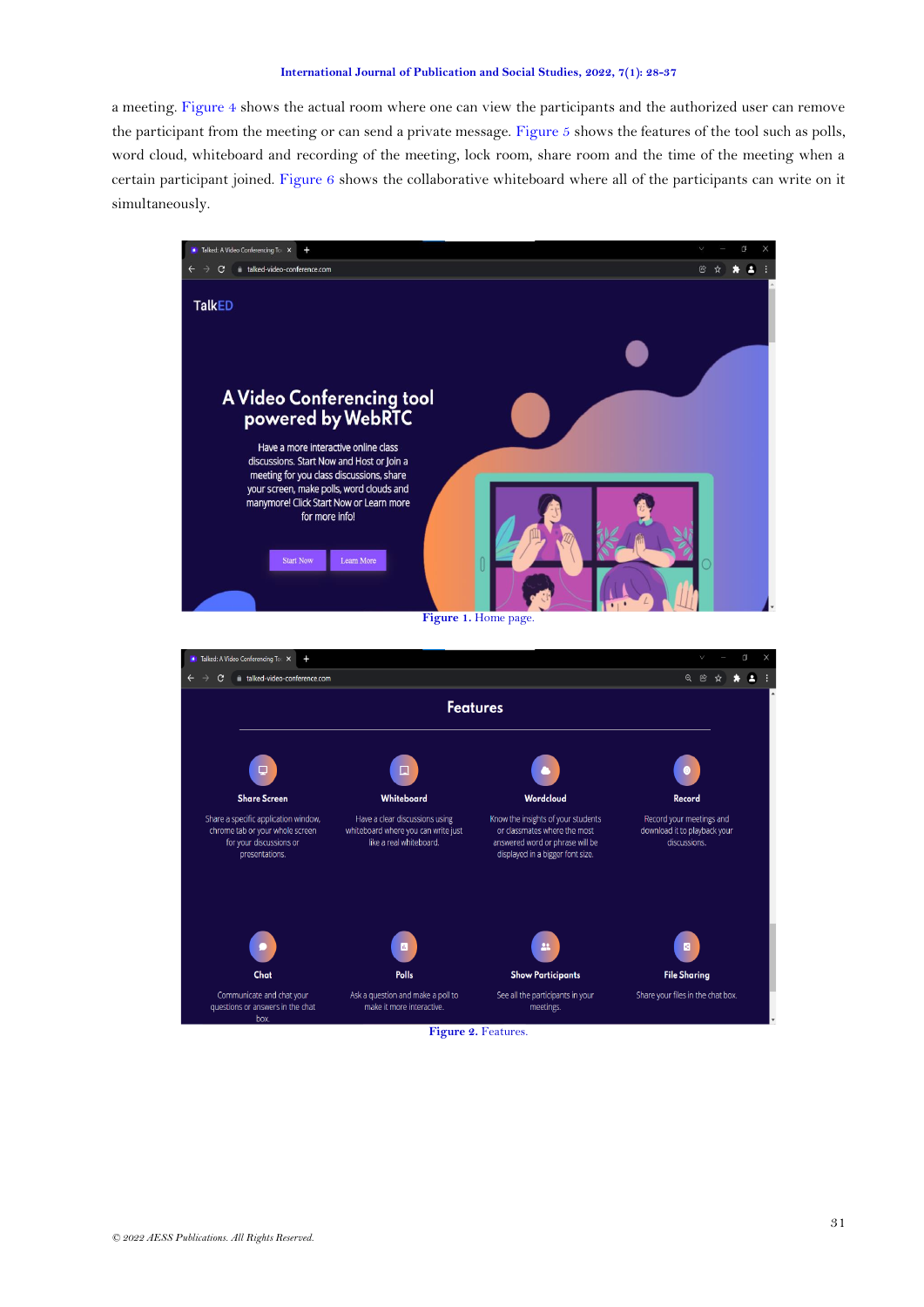



<span id="page-4-0"></span>

## **Figure 4.** Actual room.

<span id="page-4-2"></span><span id="page-4-1"></span>

**Figure 5.** Other features.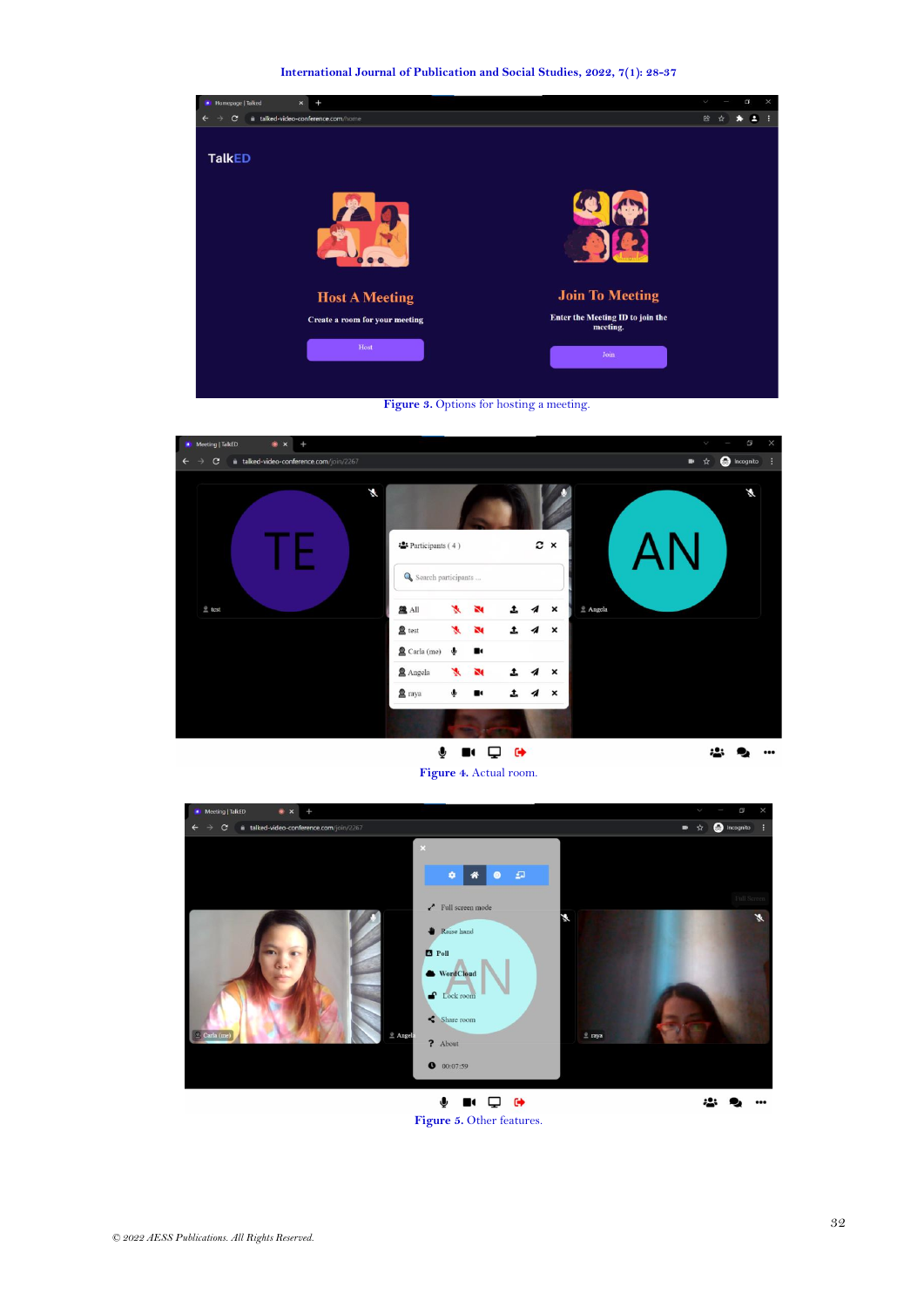**International Journal of Publication and Social Studies, 2022, 7(1): 28-37**



**Figure 6.** Whiteboard feature.

### <span id="page-5-0"></span>*3.2. Evaluation*

The evaluation of the system was gathered from no more than 50 students and professors of the University of the East, Caloocan for the system's effectiveness as a video conferencing tool for online learning. A brief tutorial about the basics of how to use the system was given to the respondents and ample time was given to have a hands-on test on the system to explore and use it for their classroom discussion. The actual use of the conferencing tool was implemented during class hours to check for the application's effectiveness during online discussion and learning. The basis of the evaluation for the system is as follows: Graphical User Interface (GUI) - having a user-friendly design that does not require too many technical skills to navigate. Interactivity - an interactive class discussion that makes the students participative. Ease of use - having an easy-to-use system that makes the task easier for both students and professors that does not require too much learning time.

### *3.3. Statistical Treatment of Data*

Evaluation results were analyzed through the Likert scale model to determine the application's effectiveness and efficiency as a conference tool for students and teachers. Criteria for the tool's effectiveness were referenced in [Table](#page-5-1)  [1.](#page-5-1) The weighted mean per criteria was computed through:

Where:

$$
Weighted Mean = \frac{\Sigma XW}{\Sigma X}
$$

*X* – Response Count.

<span id="page-5-1"></span>*W* – Weight of Response.

| Scale         | Range         | <b>Verbal Interpretation</b> |  |  |
|---------------|---------------|------------------------------|--|--|
|               | $3.25 - 4$    | <b>Strongly Agree</b>        |  |  |
| $\mathcal{S}$ | $2.50 - 3.24$ | Agree                        |  |  |
| 9             | $1.75 - 2.49$ | Disagree                     |  |  |
|               | $1 - 1.74$    | <b>Strongly Disagree</b>     |  |  |

### **Table 1.** Likert's scale.

# **4. RESULTS AND FINDINGS**

#### *4.1. Project Capabilities*

The system is capable of doing the following:

• Host a Meeting with unlimited time and with 100 participants.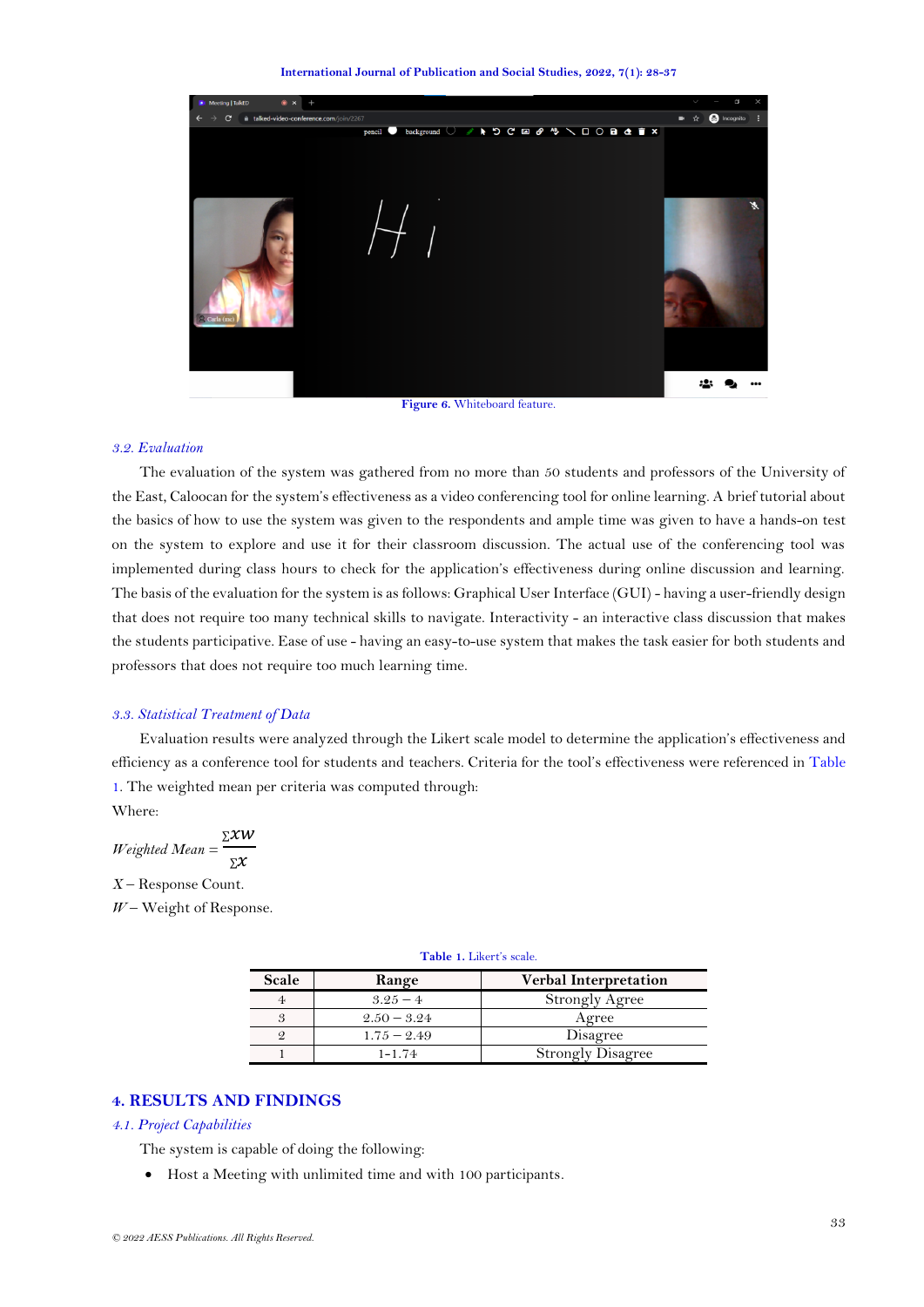- Participants can mute/unmute their microphones.
- Participants can on/off their videos.
- Participants can share their screens for presentations.
- Send a private message to a certain participant or send a message to all.
- Send a file to all the participants in the chatbox.
- Save the message for the poll and word cloud.
- Clear the chatbox.
- The meeting can be recorded and will be downloaded to the device of the participant who recorded the meeting.
- The list of participants can be seen, and users can kick out a certain participant.
- The participants can use the raise hand feature when they want to get the attention of the speaker.
- Collaborative whiteboard where all of the participants can view and edit the whiteboard simultaneously.
- Polls for interactive questions and answers during discussions.
- Word Cloud, where the instructor can ask questions and the answers by the student will be displayed in a word cloud where the most answered word or phrase will be in a bigger font size.
- Share button to share the meeting link to the others.
- Lock room where the room is only available for the authorized participants.
- Full-screen feature.
- See device settings (Video, Microphone, Speaker) and choose from the option available.
- For mobile, the camera can be switched from front to back camera.

## *4.2. Evaluation Results*

Results from the evaluation of students and teachers considering the criteria of: Usability, Interactivity and Ease of Use are presented in the following tables.

### **Table 2.** Usability factor.

<span id="page-6-0"></span>

| <b>Choices</b>           | Response Count $(x)$                    | Weight of Answer choice (w) | $\mathbf{x}^*$ w |
|--------------------------|-----------------------------------------|-----------------------------|------------------|
| <b>Strongly Agree</b>    | 39                                      |                             | 156              |
| Agree                    |                                         |                             | $2^{\prime}$     |
| Disagree                 |                                         |                             |                  |
| <b>Strongly Disagree</b> |                                         |                             |                  |
|                          | $\Sigma x: 50$                          |                             |                  |
|                          | $\Sigma$ xw:186                         |                             |                  |
|                          | weighted mean $\sum$ xw/ $\sum$ x: 3.72 |                             |                  |

### **Table 3.** Interactivity factor.

<span id="page-6-1"></span>

| <b>Choices</b>           | <b>Response Count (x)</b>          | Weight of Answer choice (w) | $\mathbf{x}^*$ w |
|--------------------------|------------------------------------|-----------------------------|------------------|
| <b>Strongly Agree</b>    | 42                                 |                             | 168              |
| Agree                    |                                    |                             | 2 <sub>1</sub>   |
| Disagree                 |                                    |                             |                  |
| <b>Strongly Disagree</b> |                                    |                             |                  |
|                          | $\Sigma x: 50$                     |                             |                  |
|                          | $\Sigma$ xw:190                    |                             |                  |
|                          | weighted mean $\sum xw/\sum x:3.8$ |                             |                  |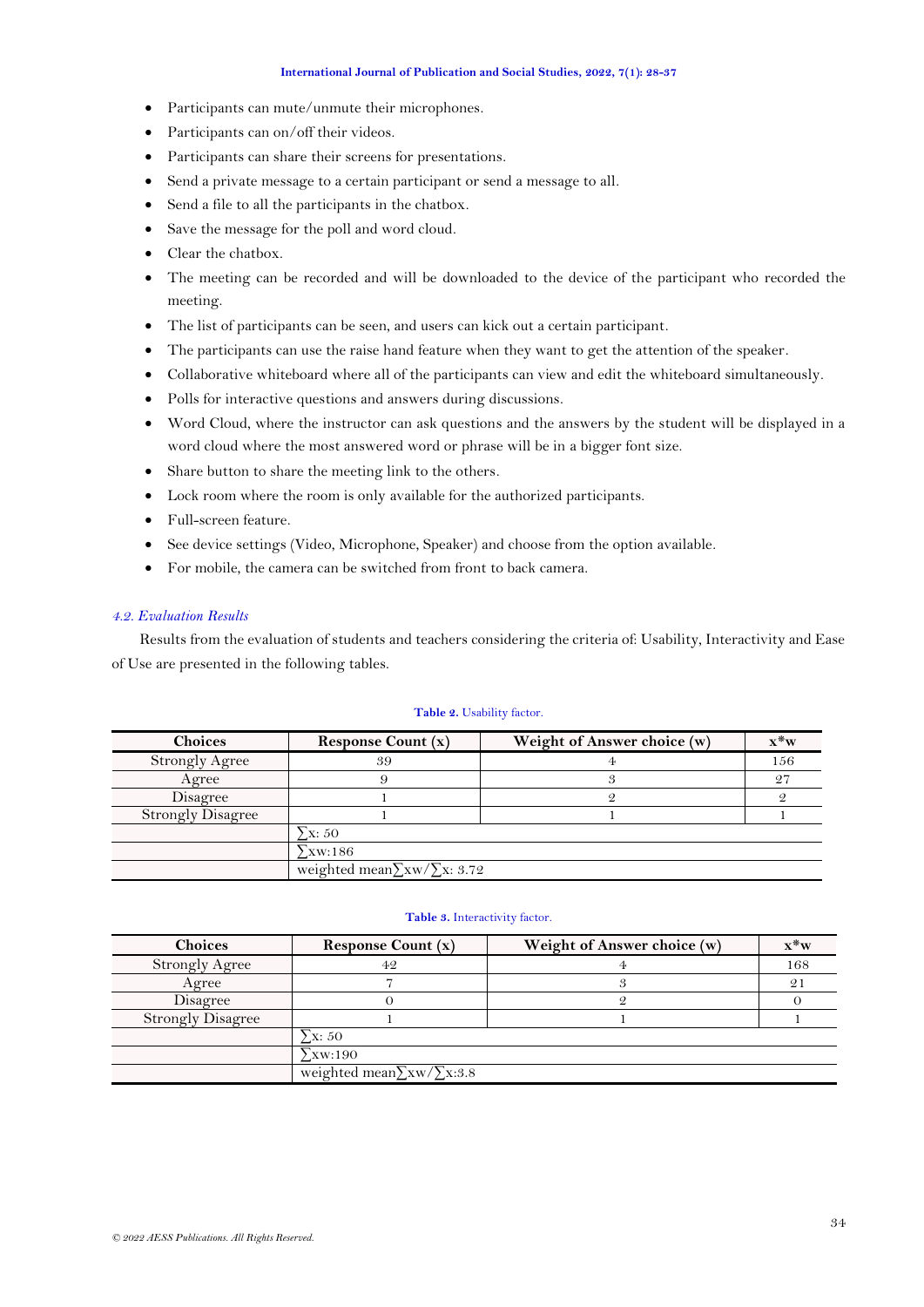<span id="page-7-0"></span>

| <b>Choices</b>           | <b>Response Count (x)</b>          | Weight of Answer choice (w) | $\mathbf{x}^*$ w |
|--------------------------|------------------------------------|-----------------------------|------------------|
| <b>Strongly Agree</b>    | 38                                 |                             | 152              |
| Agree                    | 10                                 |                             | 30               |
| Disagree                 |                                    |                             |                  |
| <b>Strongly Disagree</b> |                                    |                             |                  |
|                          | $\Sigma x: 50$                     |                             |                  |
|                          | $\Sigma$ xw:185                    |                             |                  |
|                          | weighted mean $\sum xw/\sum x:3.7$ |                             |                  |

#### **Table 4.** Ease of use factor.

The respondents who participated in the survey responded to every question, but most of the answers were Strongly Agree. [Table 2](#page-6-0) presents the usability of the tool where 78% of the respondents said that it is easy to use because of the organized GUI, 42% of respondents said that the user interface is consistent, and 72% of respondents found the system is user friendly. This explains that manipulating the tool does not require too many technical skills to navigate with its consistent interface. [Table 3](#page-6-1) presents the interactivity of the tool where 84% of the respondents answered that the added features of the system improved the class discussion, 34% of the respondents answered that it made difference in their usual virtual class session and 86% of the respondents said that the system made the more productive meeting. [Table 4](#page-7-0) presents the tool's ease of use, of which 64% of the respondents showed their eagerness to use the new tool for their online class. 38% of the respondents answered that they don't need technical support while using the system. 76% of respondents said that the system is easy to learn and use. 74% of respondents also want to recommend the system to other people. With the results derived, it was only proved that the improved application is effective and efficient as a conference tool for students and teachers during online learning.

### **5. CONCLUSION**

The usage of video conferencing tools increased because of the pandemic, where it is used in both work and education. Online learning became the new educational practice to ensure the safety of both students and instructors during these times when we are not advised to have face-to-face classes. This caused both students and instructors to rely on video conferencing tools for their discussions. Still, a problem arose because of a lack of interaction during online classes, limited time in meetings, and a limited number of participants. This led to the researchers' objective to provide a low-cost, less time-consuming, accessible, and more interactive conference tool so that students will be more participative and enable the participation of large numbers of participants with a longer period of discussion.

TalkED is a video conferencing tool powered by WebRTC, which enable participants to experience features that are not present in some of the current conferencing tools. To test the effectiveness of TalkED as a video conferencing tool for online learning, the researchers evaluated the system with the help of 50 respondents including students and teachers from the University of the East – Caloocan Campus. The respondents answered the Google forms which define the effectiveness of the system for online learning using the Likert scale model. It aimed to provide a more interactive class discussion; hence the additional features of whiteboard, file sharing, word cloud, and poll worked well and made the students' and teachers' discussion more interactive. The students can also record the meeting so that they can review their discussions. Overall, the developed conference tool provided a low-cost, more productive, and more interactive class discussion over a longer period.

**Funding:** This study received no specific financial support. **Competing Interests:** The authors declare that they have no competing interests. **Authors' Contributions:** All authors contributed equally to the conception and design of the study.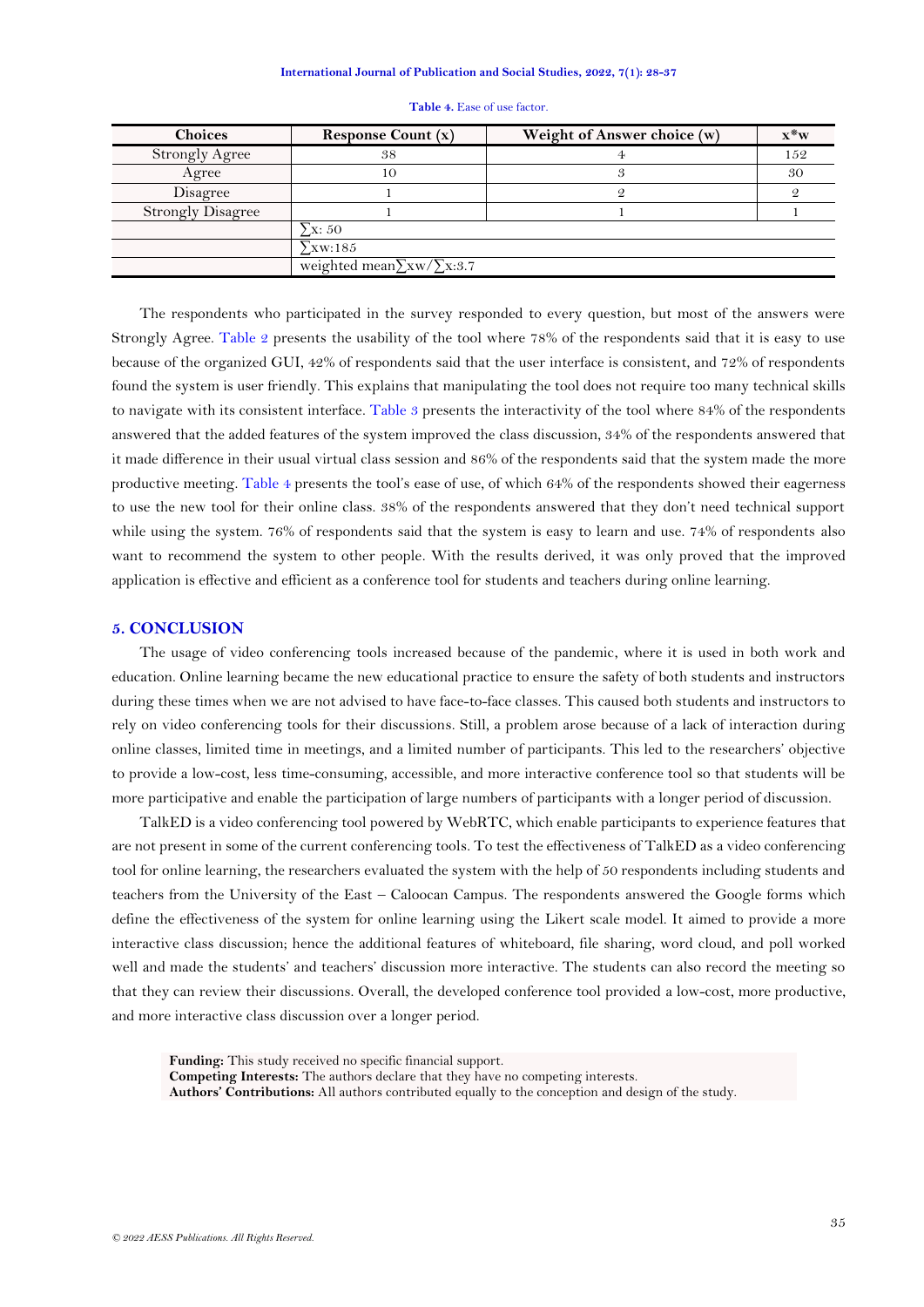#### **REFERENCES**

- <span id="page-8-1"></span>Alhlak, B. A., Ramakrisnan, P., Hameed, Z. S., & Mohseni, H. R. (2012). Video conference: Integrated tool for identifying CSF in education development in UiTM. *Procedia - Social and Behavioral Sciences, 67*, 102–113.Available at: https://doi.org/10.1016/j.sbspro.2012.11.311.
- <span id="page-8-8"></span>Allen, M., Mabry, E., Mattrey, M., Bourhis, J., Titsworth, S., & Burrell, N. (2004). Evaluating the effectiveness of distance learning: A comparison using meta‐analysis. *Journal of Communication, 54*(3), 402-420.Available at: https://doi.org/10.1111/j.1460-2466.2004.tb02636.x.
- <span id="page-8-4"></span>Anderson, T. (2008). Is videoconferencing the killer app for K-12 distance education? *Journal of Distance Education, 22*(2), 109-123.
- <span id="page-8-16"></span>Bandung, Y., Subekti, L. B., Tanjung, D., & Chrysostomou, C. (2017). *QoS analysis for WebRTC videoconference on bandwidth-limited network.* Paper presented at the 2017 20th International Symposium on Wireless Personal Multimedia Communications (WPMC).
- <span id="page-8-2"></span>Bernard, R., Rojo de Rubalcava, B., & St-Pierre, D. (2000). Instructional design for collaborative distance learning: The state of practice and research. *Distance Education, 21*(2), 260-277.Available at: https://doi.org/10.1080/0158791000210205.
- <span id="page-8-0"></span>Covid-19 Outbreak: Video Conferencing Demand Rises due to Social-Distancing. (2020). Businesswire. Retieved from: https:/[/www.businesswire.com/news/home/20200507005631/en/COVID-19-Outbreak-Video-conferencing-](http://www.businesswire.com/news/home/20200507005631/en/COVID-19-Outbreak-Video-conferencing-Demand-Rises-due?fbclid=IwAR3T0dBbO9gXX7U4I_VNHEdjC5NGaC41PkTU81smubj6rMW54caDCqohSQk)[Demand-Rises-due?fbclid=IwAR3T0dBbO9gXX7U4I\\_VNHEdjC5NGaC41PkTU81smubj6rMW54caDCqohSQk.](http://www.businesswire.com/news/home/20200507005631/en/COVID-19-Outbreak-Video-conferencing-Demand-Rises-due?fbclid=IwAR3T0dBbO9gXX7U4I_VNHEdjC5NGaC41PkTU81smubj6rMW54caDCqohSQk)  [Accessed Decemer 7, 2020].
- <span id="page-8-7"></span>Dyment, J., & Downing, J. (2018). "There was nowhere to hide…": The surprising discovery of how weekly web conferences facilitated engagement for online initial teacher education students. *Asia-Pacific Journal of Teacher Education, 46*(4), 399- 418.Available at: https://doi.org/10.1080/1359866x.2018.1444140.
- <span id="page-8-14"></span>Edan, N., & Mahmood, S. A. (2020). Design and implement a new mechanism for audio, video and screen recording based on WebRTC technology. *International Journal of Electrical and Computer Engineering, 10*(3), 2773.Available at: https://doi.org/10.11591/ijece.v10i3.pp2773-2778
- <span id="page-8-15"></span>Emmanuel, E. A., & Dirting, B. D. (2017). A peer-to-peer architecture for real-time communication using Webrtc. *Journal of Multidisciplinary Engineering Science Studies, 3*(4), 1671-1683.
- <span id="page-8-13"></span>Feher, B., Sidi, L., Shabtai, A., Puzis, R., & Marozas, L. (2018). WebRTC security measures and weaknesses. *International Journal of Internet Technology and Secured Transactions, 8*(1), 78-102.Available at: https://doi.org/10.1504/ijitst.2018.092138.
- <span id="page-8-9"></span>Florit, D. P., Montaño, J. L. A., & Anes, J. A. D. (2012). Distance learning and academic performance in accounting: A comparative study of the effect of the use of videoconferencing. *Accounting Magazine, 15*(2), 195-209.Available at: https://doi.org/10.1016/s1138-4891(12)70042-0.
- <span id="page-8-3"></span>Gibbs, D., & Gosper, M. (2012). The upside-down-world of e-learning. *Journal of Learning Design, 1*(2), 46-54.Available at: https://doi.org/10.5204/jld.v1i2.16.
- <span id="page-8-5"></span>Giesbers, B., Rienties, B., Tempelaar, D., & Gijselaers, W. (2013). Investigating the relations between motivation, tool use, participation, and performance in an e-learning course using web-videoconferencing. *Computers in Human Behavior, 29*(1), 285-292.Available at: https://doi.org/10.1016/j.chb.2012.09.005.
- <span id="page-8-11"></span>Jang-Jaccard, J., Nepal, S., Celler, B., & Yan, B. (2016). WebRTC-based video conferencing service for telehealth. *Computing, 98*(1), 169-193.Available at: https://doi.org/10.1007/s00607-014-0429-2
- <span id="page-8-12"></span>Jansen, B., Goodwin, T., Gupta, V., Kuipers, F., & Zussman, G. (2018). Performance evaluation of WebRTC-based video conferencing. *ACM SIGMETRICS Performance Evaluation Review, 45*(3), 56-68.Available at: https://doi.org/10.1145/3199524.3199534.
- <span id="page-8-10"></span>Nedeva, V., Dineva, S., & Atanasov, S. (2014). *Effective e-learning course with web conferencing. (2014, May)*. Paper presented at the V-th National Conference of Learning, Ruse, Bulgaria.
- <span id="page-8-6"></span>Osborn, V. (2001). Identifying at-risk students in videoconferencing and web-based distance education. *American Journal of Distance Education, 15*(1), 41-54.Available at: https://doi.org/10.1080/08923640109527073.